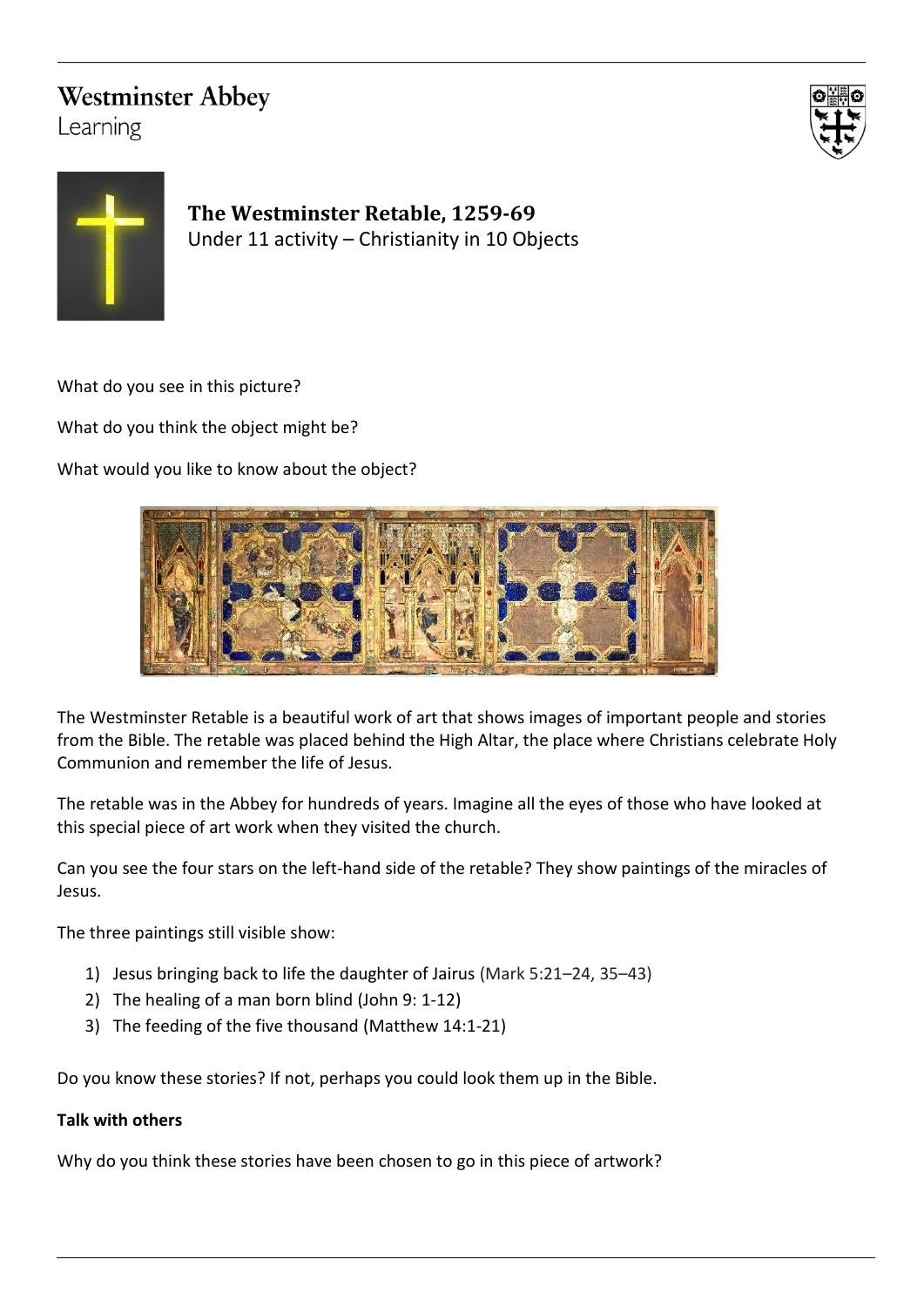## **Activity: Fill in the gaps**

Sadly the retable is quite badly damaged in some areas, and sections of the paintings are missing.

Imagine that you are an artist that has been chosen to design new paintings to go in the 4 missing sections on the right-hand side of the retable.

- What scenes would you like to show everyone?
- Can you think of any other miracles of Jesus?
- What other stories in the Bible could you include?

Draw them on the template on the page below. You can add some colour if you like.